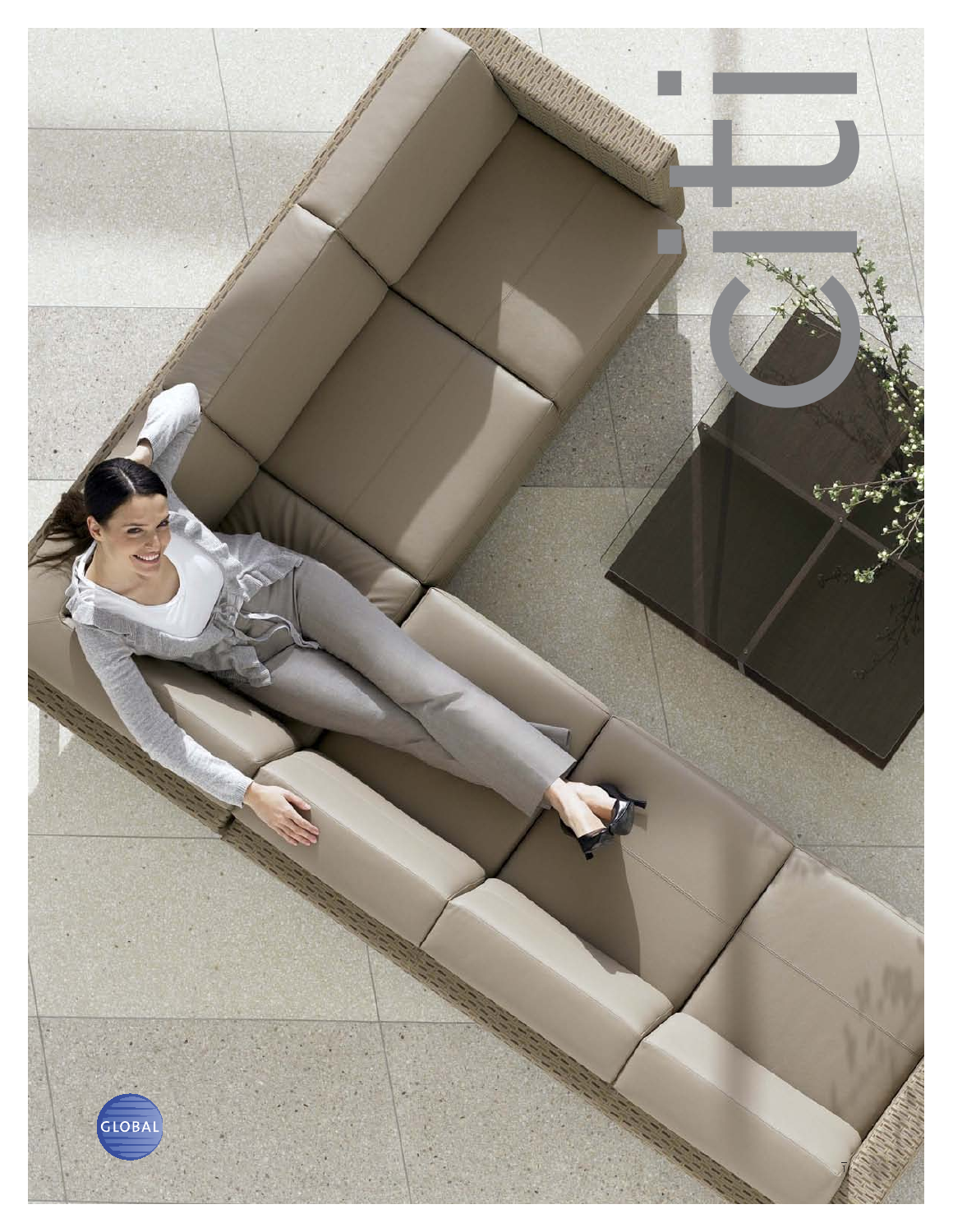## Citi. A welcoming environment



**The broad appeal of the Citi series** rests with its contemporary style, unlimited flexibility and good value. Each piece in the Citi series complements every other: sofas meld with coffee and end tables, lounge chairs and ottomans pair with sectional pieces, fabrics and finishes harmonize.

All Citi pieces are offered in a choice of fabric, vinyl or leather or a combination of fabric with leather seats and back cushions. Solid wood frames and full webbing construction provide lasting comfort and durability. And best of all, Citi is designed to fit tight budgets.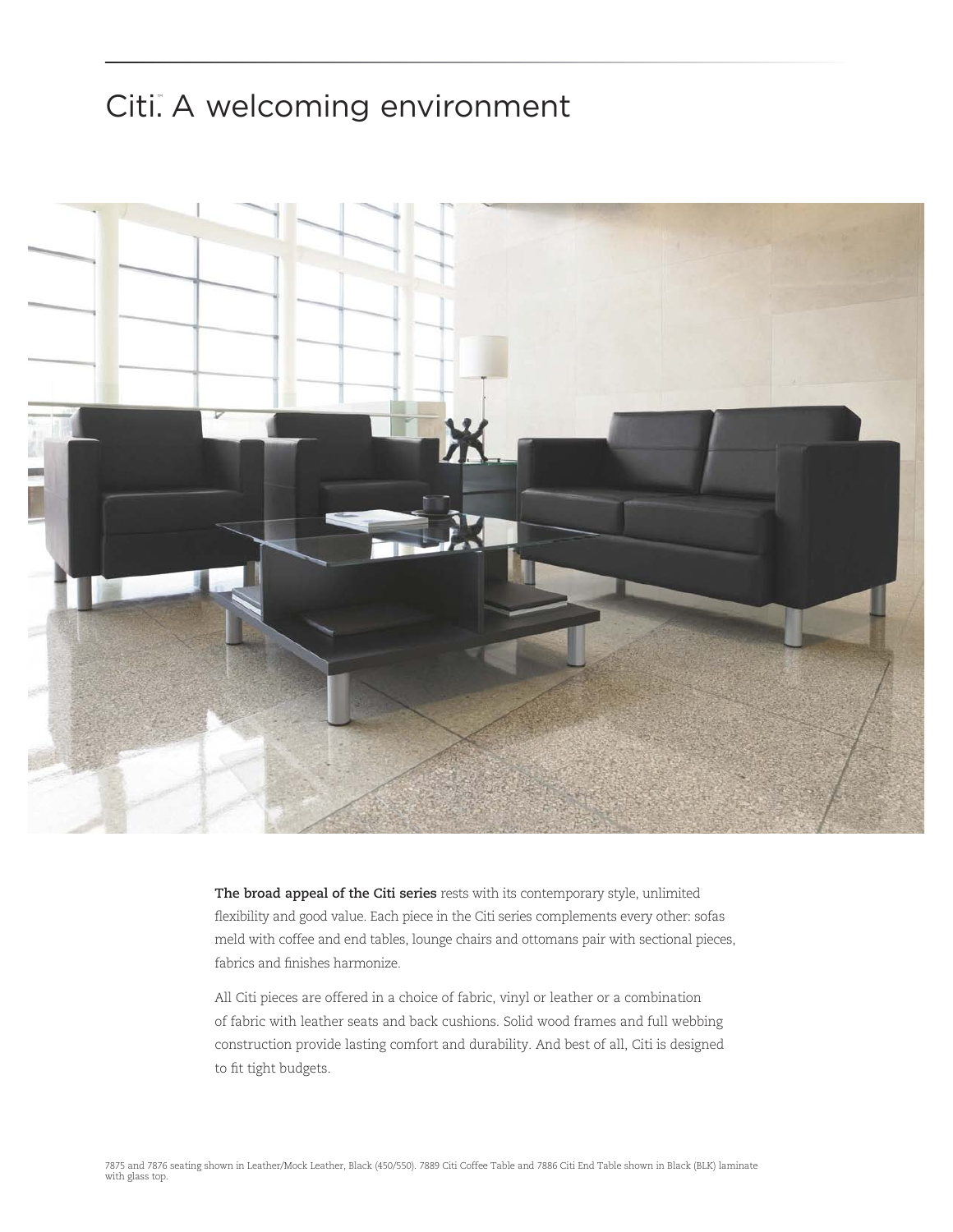## Classic and contemporary



**Citi sectionals** in large open spaces or efficient seating configurations where space is at a premium. Sectionals are available in multiple seat configurations and feature integrated corners, armless units and table arms.

Citi tables complement both sectional and lounge seating and are available as square or rectangular coffee or end tables. Table tops can be selected in either tempered glass or a matching laminate finish.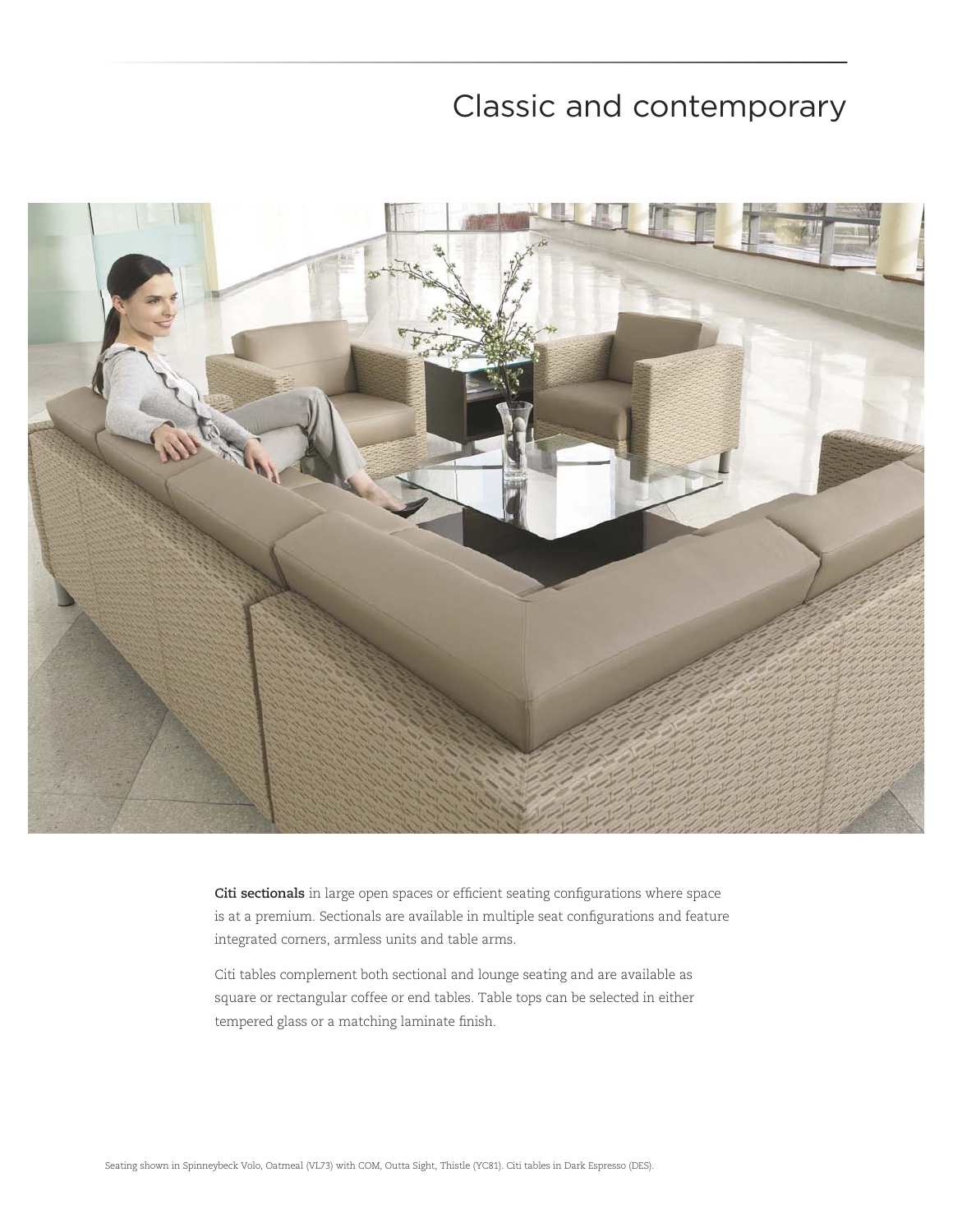## Tablet arm seating



**Citi Tablet seating** provides a practical working solution when people are on the move and away from their desks, making it a popular choice for client lounges, waiting areas, or presentation and training rooms.

The tablet arm conveniently swivels for comfort and access with just enough resistance so that laptops stay put and drinks don't accidentally spill. The surface is generously sized and proportioned for using a laptop computer, taking notes or a quick lunch.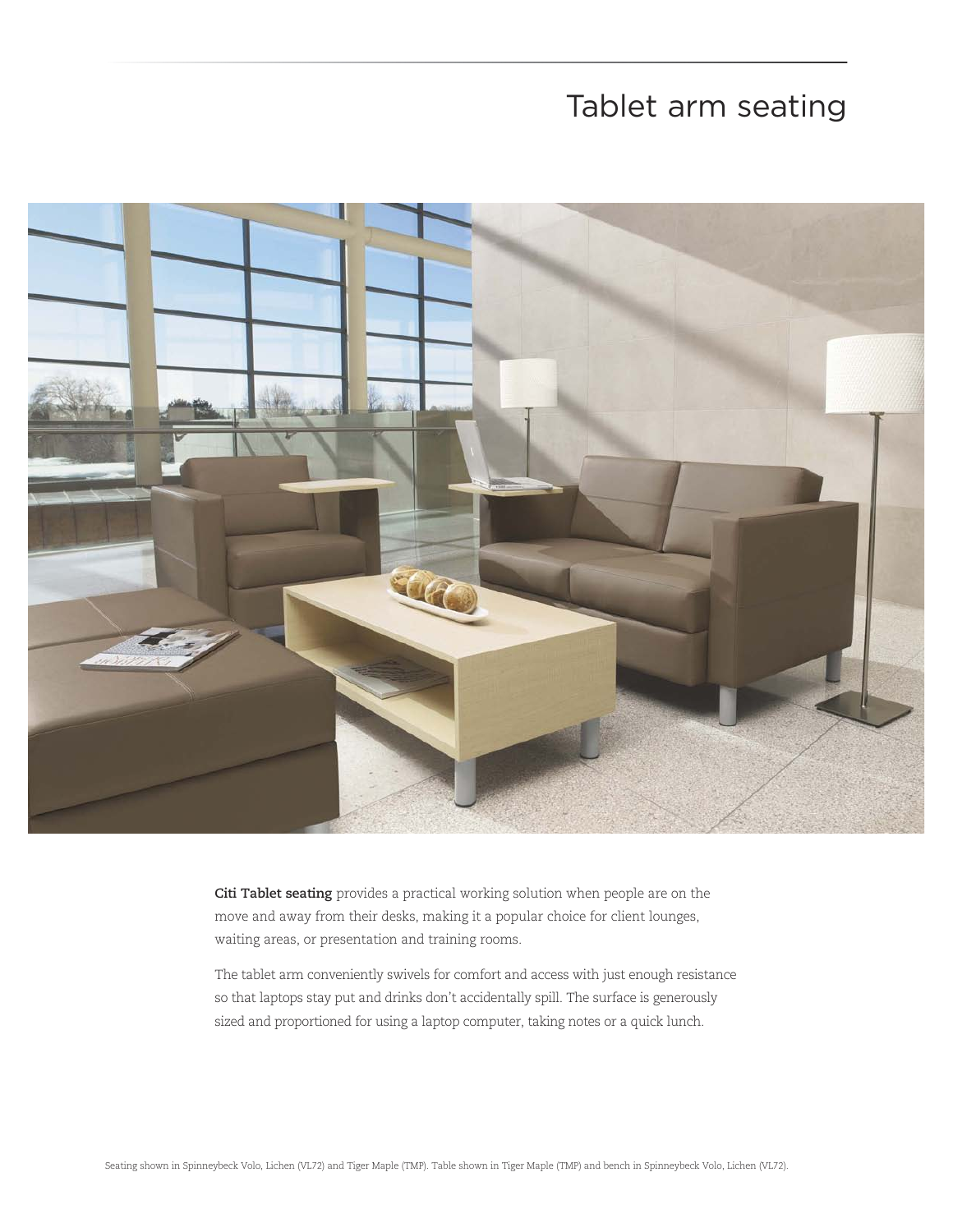

# Color it your way





Tablets constructed of MDF are available in three coordinating colours and feature a catalytic epoxy surface with a reverse bevelled edge.



Tablets finished in laminate are edged with matching trim and are available in the full range of Global laminates.

Details Leg options



Standard in Tungsten (TUN).





Optional in Black (BLK).

Optional in Chrome



Optional in wood<br>seating finishes. Maple (AVM) shown.